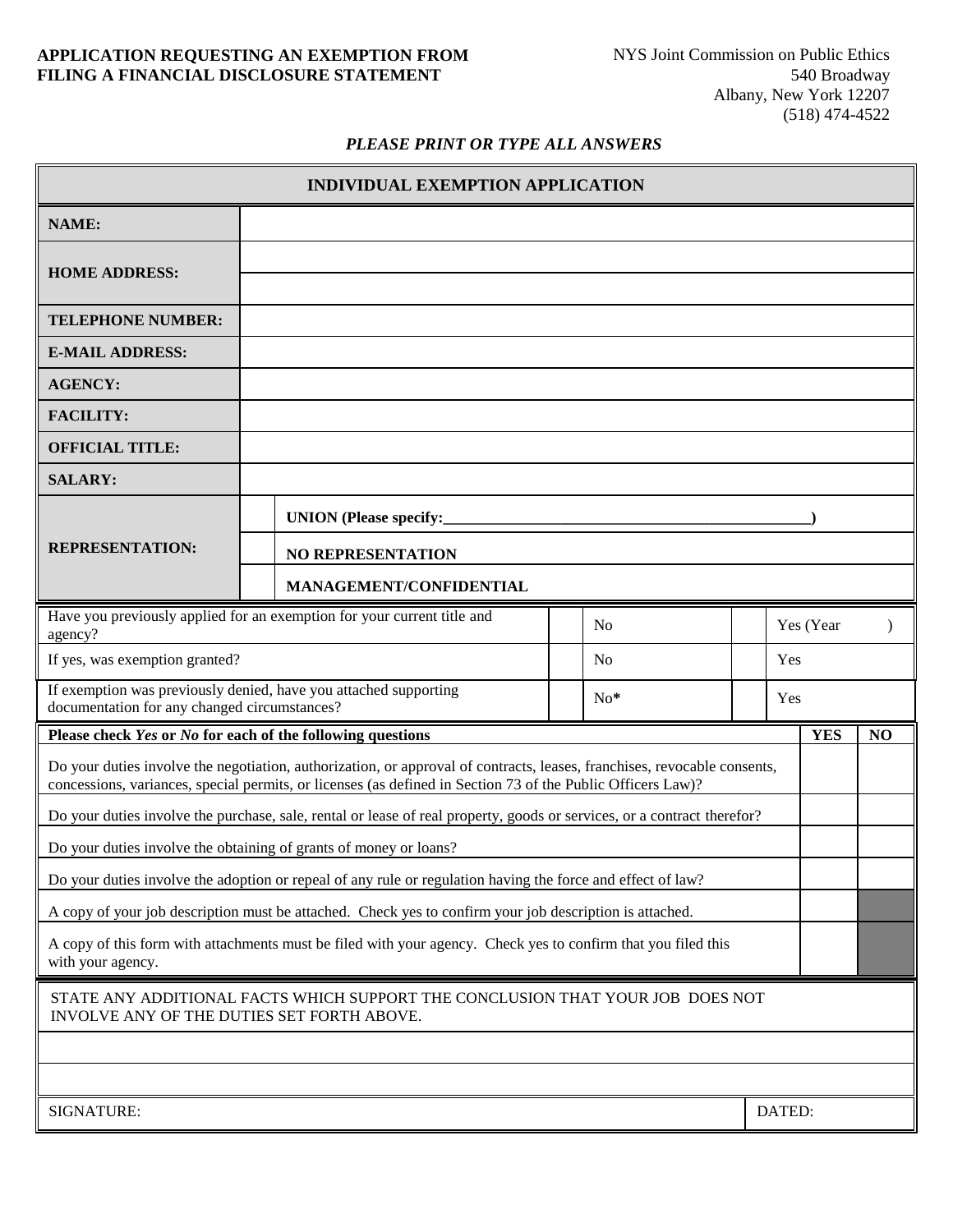# **INSTRUCTIONS**

# **General Instructions for State Employees (excludes Academic employees of SUNY and CUNY - please see page 2 of Instructions)**

- Make sure your official job specification is attached. If unavailable, attach your most recent performance evaluation.
- Forward a copy of this form to your appointing authority.
- Note that effective April 1, 2017, the filing rate is \$91,821.
- An exemption request must be post-marked no later than May 15, 2017 for this Financial Disclosure Statement. Individuals commencing State service after May 15, 2017 or who receive a job title change or a salary increase which exceeds the filing rate, may apply for an exemption within 30 days of such event.
- You are not eligible to apply for an exemption if you have been designated a policymaker by your appointing authority.
- If you have been previously denied an exemption while serving in your current job title/agency, you must include new supporting documentation of changed circumstances.

# **You need not apply if:**

- You previously received an exemption and are in the same title/agency;
- You are currently serving in an exempt title.

**\*\*You may also apply electronically by logging-in to your online account at [www.jcope.ny.gov.](http://www.jcope.ny.gov/) Please be sure to upload your official agency job description or most recent performance evaluation.\*\***